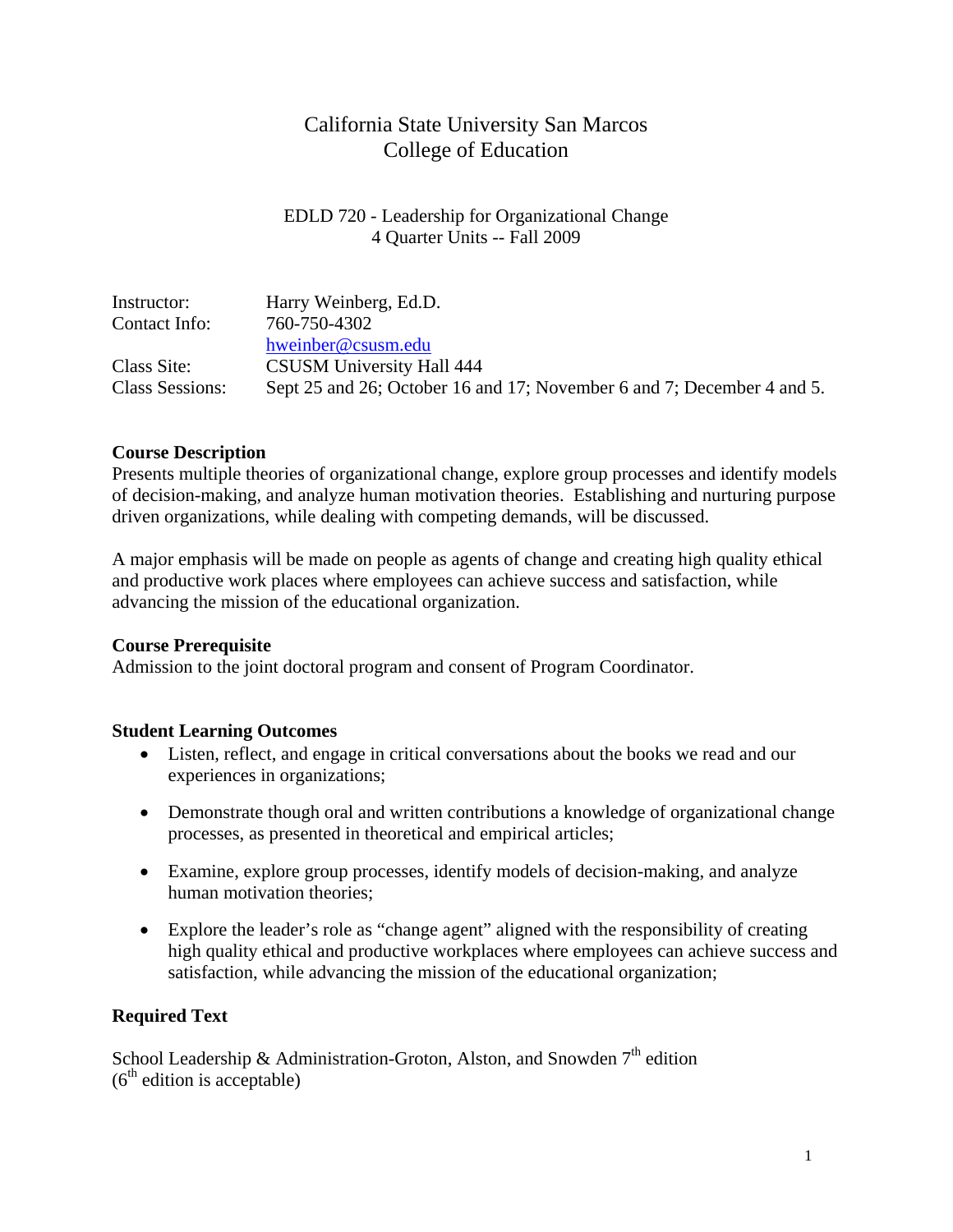### **Esprit de Corps Attitude Expectations**

### *Modeling Leadership While Learning*

Learning within a cohort group is a model of relational leadership. The quality and depth of each person's learning depends on the full participation of all members of the cohort. It is our expectation that you attend all cohort classes and read and study so you are prepared to contribute to class discussions. We also expect that all course requirements will be completed on time. In addition to our "brick and mortar" class meetings, this course requires independent and collaborative on-line work.

Students are expected to have access to a wireless laptop computer, **which is to be brought to each class session.** 

### *A Safe Place to Learn*

Learning is both an individual and a collaborative endeavor. The classroom environment must provide emotional, psychological and physical safety for all participants. Misunderstandings and intentional acts which negatively impede the ability of each student to participate in a full manner can occur in the learning environment.

In order to provide an environment conducive to the academic success of all students, CSUSM has a formal policy regarding harassment. The policy states that conduct considered to be harassing in nature "has the purpose or effect of having a negative impact upon the individual's work performance or of creating an intimidating, hostile or offensive work or educational environment." Under most circumstances, harassment refers to the type of conduct that is pervasive, repetitive, and that is sufficiently severe to alter the conditions of an employee's employment or a student's education or employment. It also may refer to a single incident that is sufficiently outrageous or harmful, in and of itself, that it substantially alters the conditions of an employee's employment or interferes with that individual's ability to perform job related responsibilities.

 http://www.csusm.edu/par/ If a student is the recipient of this type of behavior or witnesses this type of behavior, he or she is encouraged to address it in the manner described in the CSUSM procedures located at

### **All University Writing Requirement**

Every course at the university must have a writing requirement of at least 2500 words. This will be me in this course through written assignments.

### **CSUSM Academic Honesty Policy**

"Students will be expected to adhere to standards of academic honesty and integrity, as outlined in the Student Academic Honesty Policy. All written work and oral presentation assignments must be original work. All ideas/materials that are borrowed from other sources must have appropriate references to the original sources. Any quoted material should give credit to the source and be punctuated with quotation marks.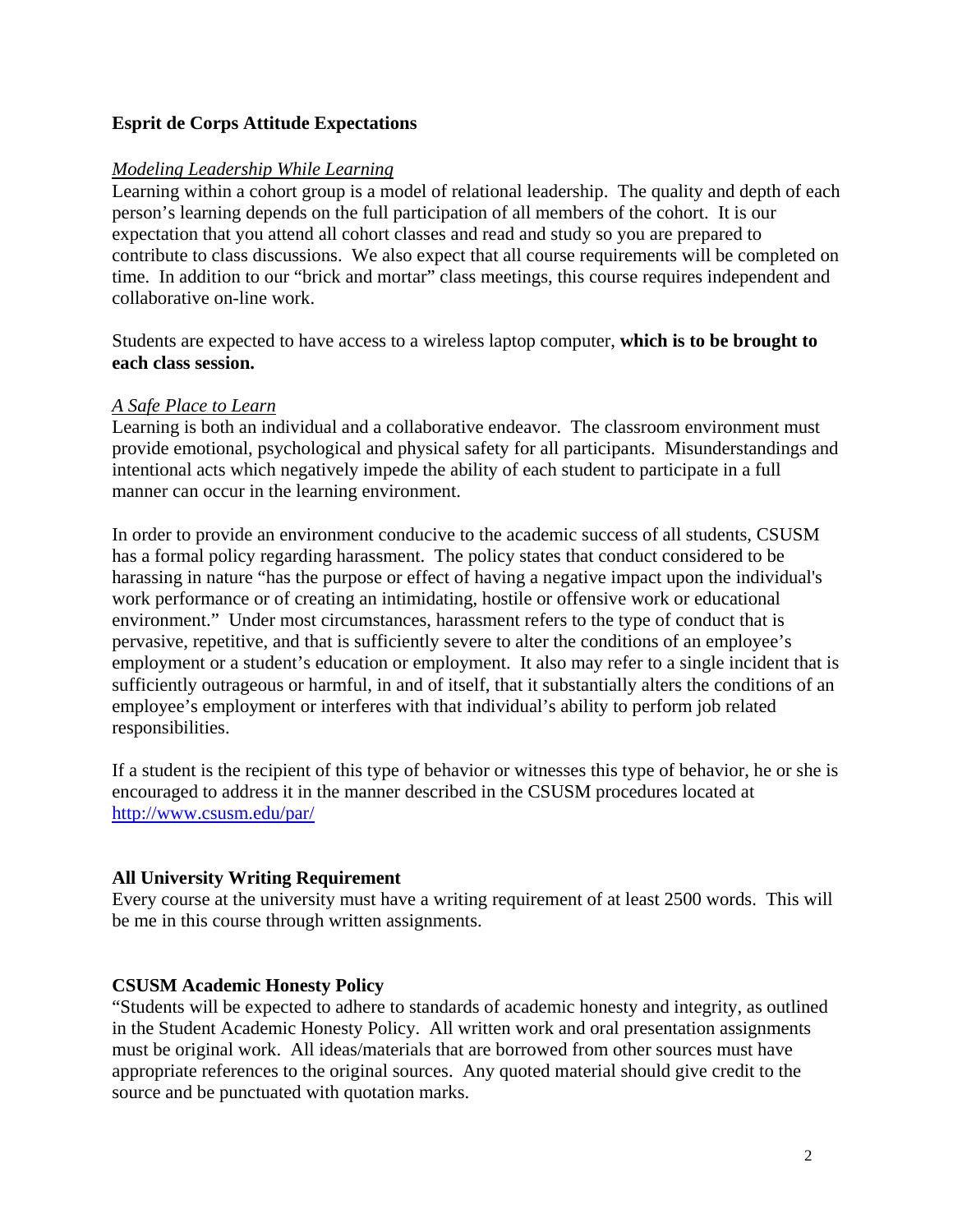Students are responsible for honest completion of their work including examinations. There will be no tolerance for infractions. If you believe there has been an infraction by someone in the class, please bring it to the instructor's attention. The instructor reserves the right to discipline any student for academic dishonesty in accordance with the general rules and regulations of the university. Disciplinary action may include the lowering of grades and/or the assignment of a failing grade for an exam, assignment, or the class as a whole."

Incidents of Academic Dishonesty will be reported to the Dean of Students. Sanctions at the University level may include suspension or expulsion from the University.

#### **Plagiarism:**

As an educator, it is expected that each student will do his/her own work, and contribute equally to group projects and processes. Plagiarism or cheating is unacceptable under any circumstances. If you are in doubt about whether your work is paraphrased or plagiarized see the Plagiarism Prevention for Students website http://library.csusm.edu/plagiarism/index.html. If there are questions about academic honesty, please consult the University catalog.

A copy of the College of Education *Academic Integrity Policy* is located at the end of the syllabus.

#### **CSUSM College of Education Mission Statement**

The mission of the College of Education Community is to collaboratively transform public education by preparing thoughtful educators and advancing professional practices. We are committed to diversity, educational equity, and social justice, exemplified through reflective teaching, life-long learning, innovative research and on-going service. Our practices demonstrate a commitment to student-centered education, diversity, collaboration, professionalism, and shared governance.

#### **Attendance Expectations**

Students must participate in 80% of the face-to-face and on line sessions to receive credit for this course. If the absence is predictable (e.g. professional obligation) the student should inform the instructor ahead of time. If the absence is unanticipated, the student should initiate contact with the instructor as soon as possible. The instructor and student will discuss an acceptable substitute for the missed class session.

#### **Students with Disabilities Requiring Reasonable Accommodations**

Students with disabilities who require reasonable accommodations must be approved for services by providing appropriate and recent documentation to the Office of Disable Student Services (DSS). This office is located in Craven Hall 5205, and can be contacted by phone at (760) 750- 4905, or TTY (760) 750-4909. Students authorized by DSS to receive reasonable accommodations should meet with their instructor during office hours or, in order to ensure confidentiality, in a more private setting.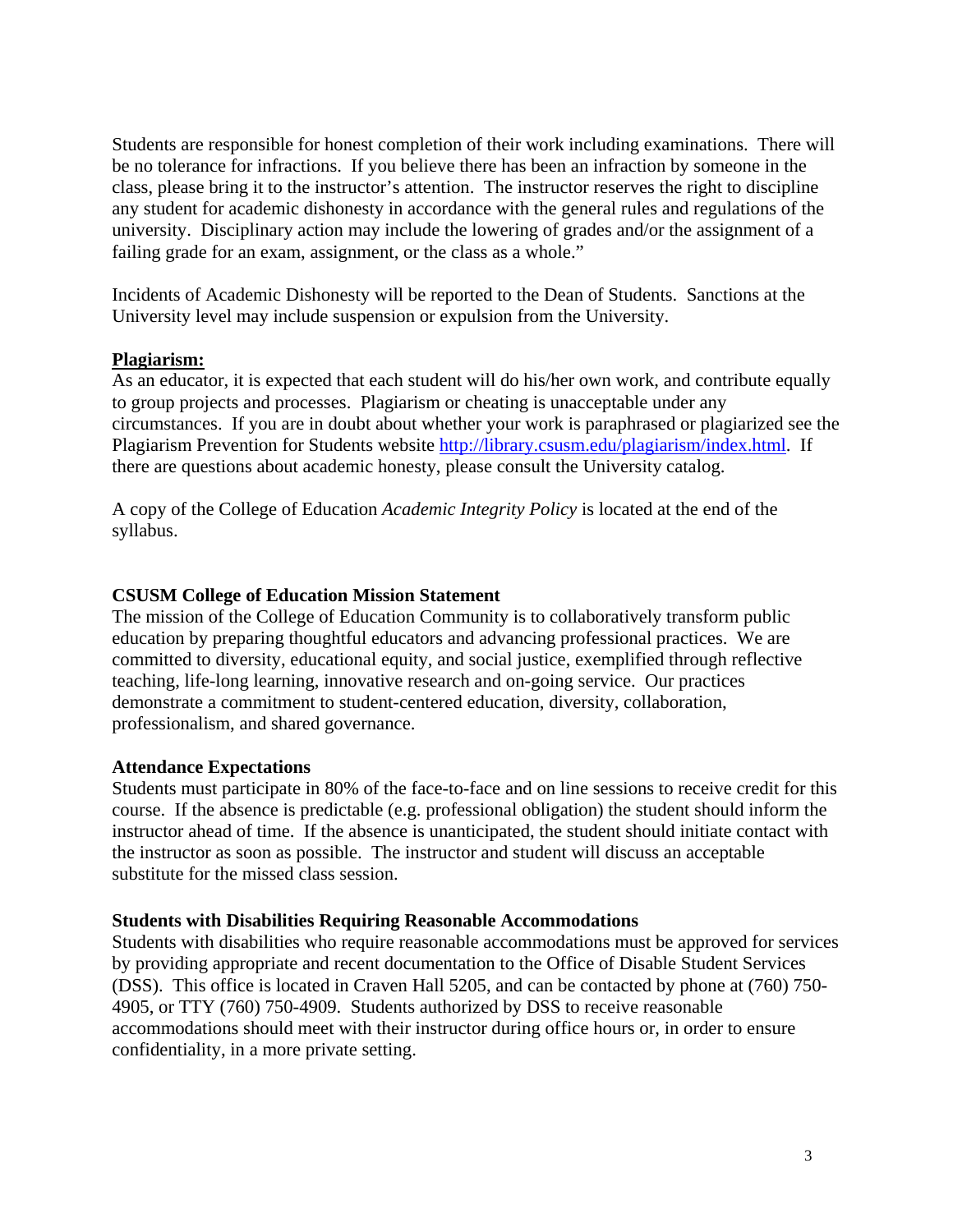### **Program Handbook**

Students should refer to the *Education Doctorate (Ed.D.) in Educational Leadership Handbook*  for information on program issues. Students are encouraged to contact, in a timely manner, appropriate staff or faculty when a question or concern arises.

## **Course Requirements and Student Assessment\***

- 1. Actively contribute to and participate in class sessions.
- 2. Case Study Analysis
- 3. Book Reports
- 4. Paper on Organizational Change
- 5. Final Paper

\*Details for each assignment will be presented in class. Changes in the syllabus may be made as the course progresses.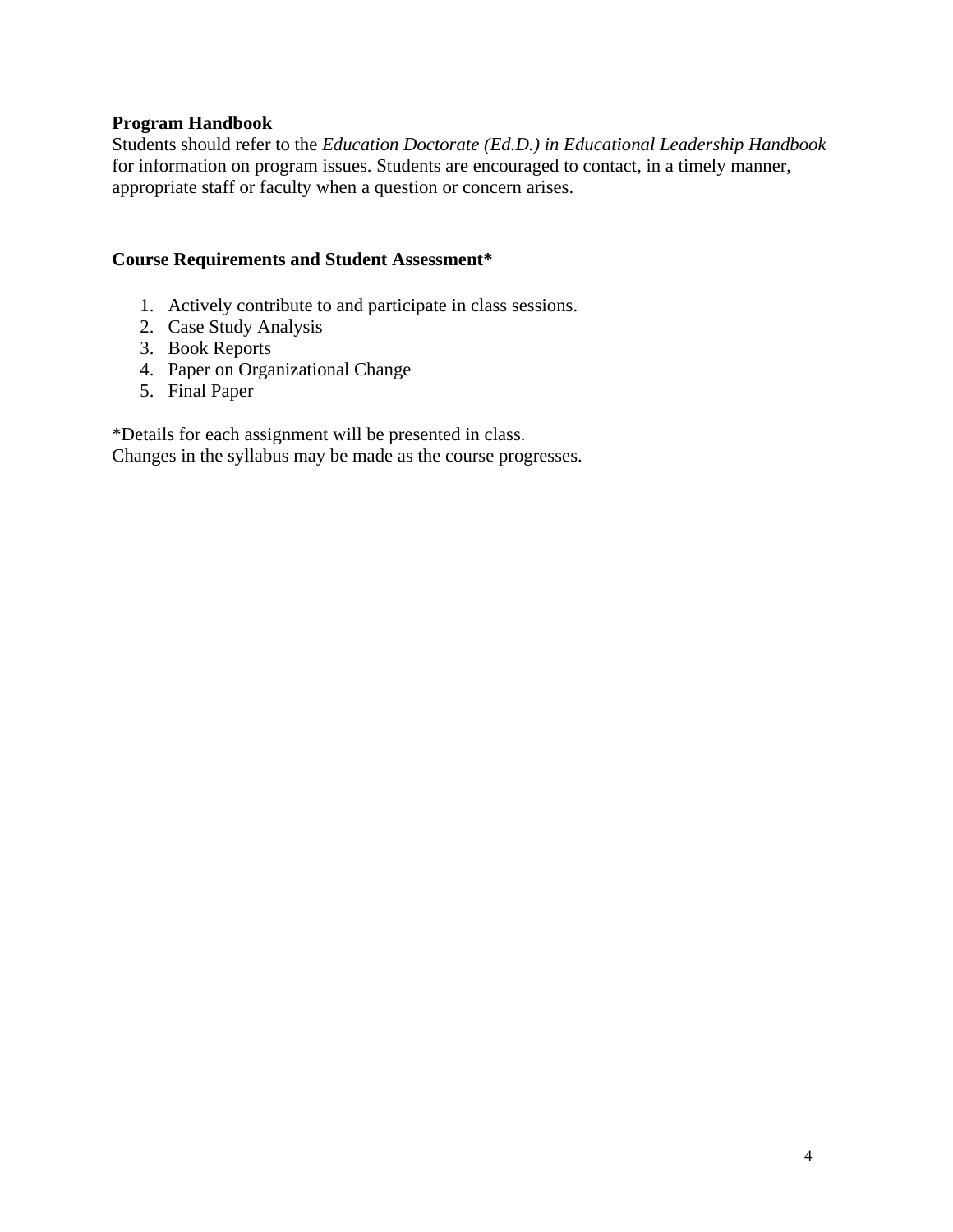### **Tentative Schedule**

6 p.m., Friday, September 25, 2009

- 1. Introduction and Course Overview
- 2. Final paper Requirements
- 3. Explain Book Reports
- 4. Significant Change Exercise
- 5. Transformational Leadership Presentation
- 6. Discussion and Questions

9 a.m., Saturday, September 26, 2009

- 1. Finish Leadership Presentation
- 2. Finalize Book Report Schedule
- 3. Introduce Case Study Analysis
- 4. Leadership Applied to Current Issues
	- a. No Child Left Behind (NCLB)
	- b. Educating Undocumented Students K-16
	- c. School Choice and Vouchers
	- d. Merit Pay
	- e. Charter Schools
	- f. Organized Labor in the K-16 setting
	- g. Personnel Selection
	- h. Influence of Vendors
	- i. Finances and Student Fees
	- j. Courts and the Schools-K-16
- 5. Video Presentation
- 6. Assign Case Study: To Be Emailed to Instructor by 5 p.m. October 9, 2009

6 p.m., Friday, October 16, 2009

- 1. Review Case Study
- 2. Two Book Reports
- 3. Continue Current Issue Discussion

9 a.m., Saturday, October 17, 2009

- 1. Three Book Reports –(Two in Morning Session, one in Afternoon Session
- 2. In Basket Exercise
- 3. Explain Paper on Organizational Change—To Be Emailed to Instructor by 5pm, Oct. 30, 2009
- 4. Current Issues Discussion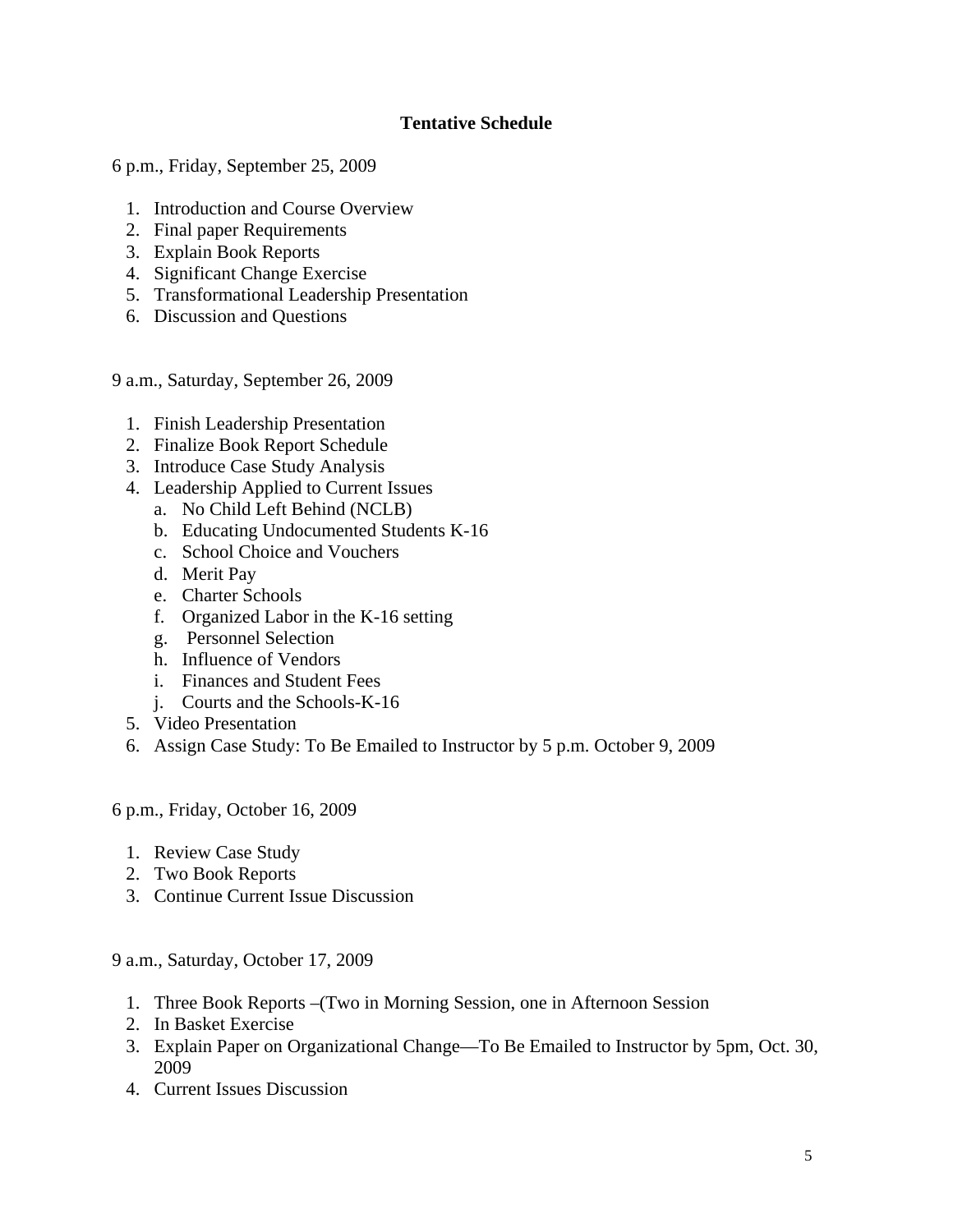6 p.m., Friday, November 6, 2009

- 1. Two Book Reports
- 2. Review Organizational Change Papers
- 3. Continue Current Issue Discussion

9 a.m., Saturday, November 7, 2009

- 1. Three Book Reports (2 in the Morning Session, 1 in the Afternoon Session)
- 2. Catch Up and Current Issue Discussion

6p.m., Friday, December 4, 2009

- 1. Guest Panel Discussion
- 2. One Book Report

9a.m., Saturday, December 5, 2009

- 1. Two Book Reports in Morning Session
- 2. Leadership Simulation
- 3. Current Issues
- 4. Presentation--Leadership Strategies for Success Today
- 5. Final Paper Review and Reminder
- 6. Wrap up Discussion and Questions